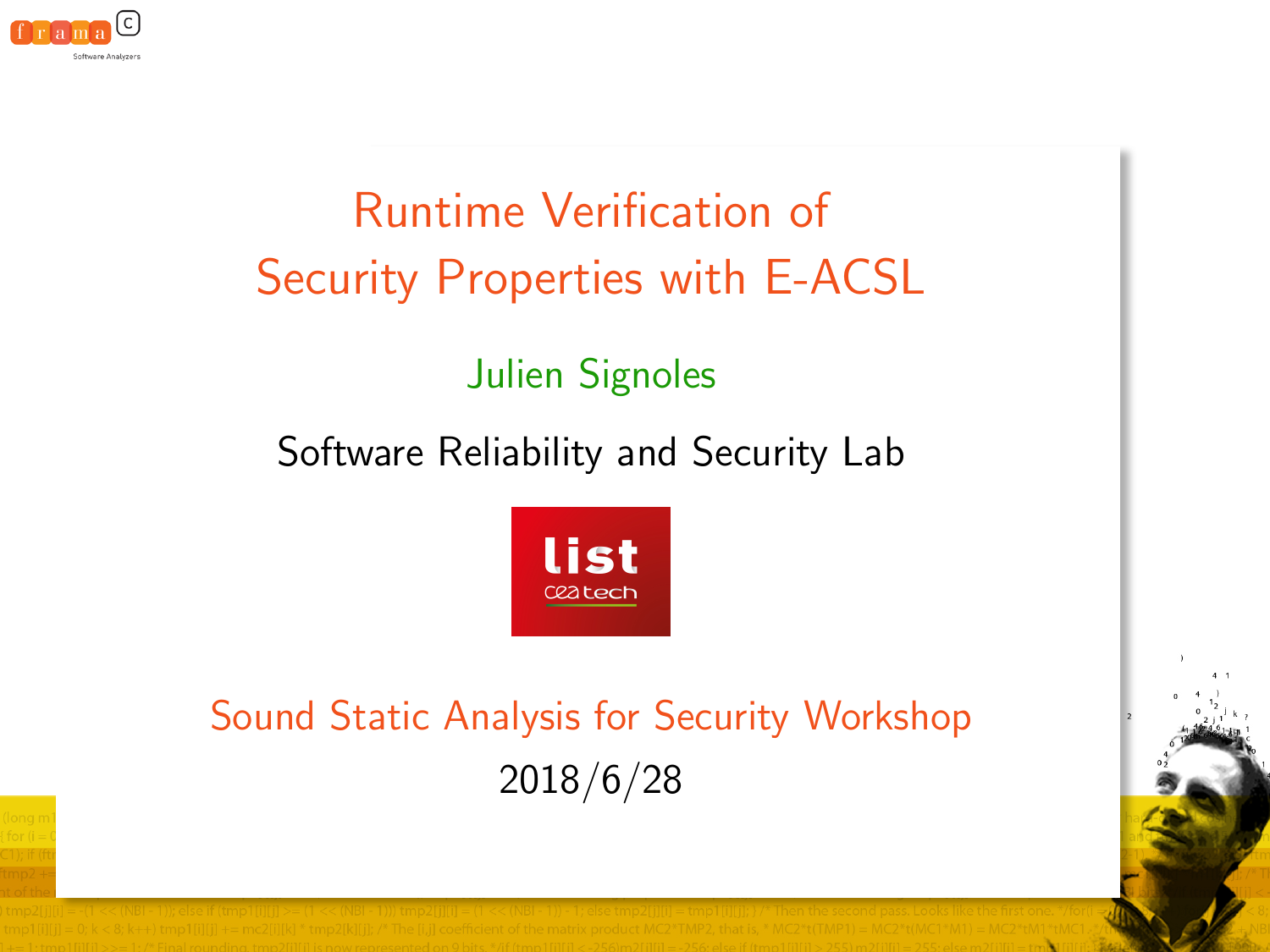

### Context: Frama-C

# Frama-C

- **D** opensource framework for analyzing code written in ISO C99
- $\triangleright$  used in many critical domains (avionic, energy, telecom, health)
- $\triangleright$  provides lots of analyzers as plug-ins
- $\triangleright$  C code may be annotated with ACSL formal specifications

# This talk: E-ACSL

- $\triangleright$  Runtime verification with Frama-C by means of E-ACSL
- as automatic as possible
- $\triangleright$  for finding security weaknesses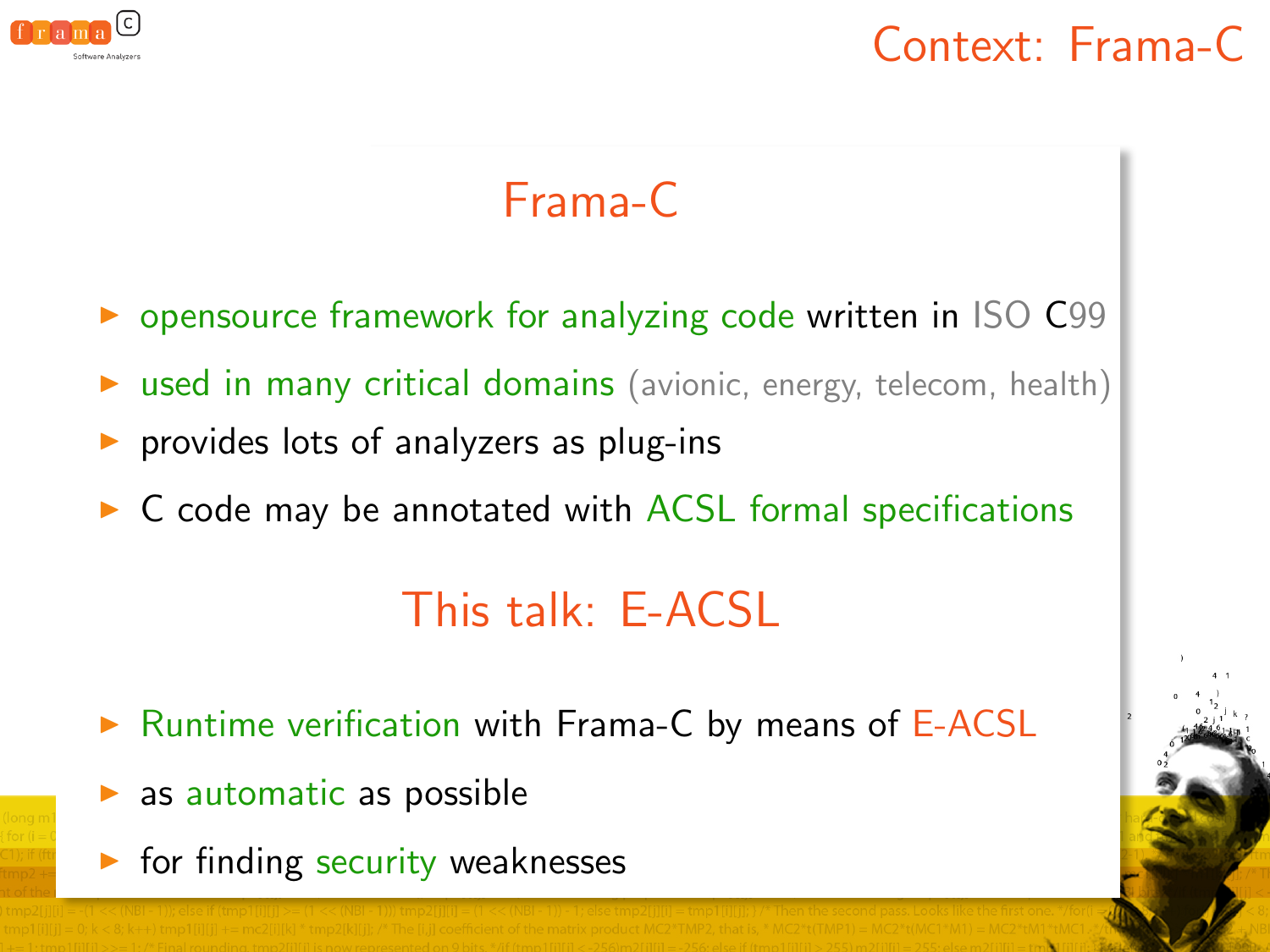

### E-ACSL Basics

#### E-ACSL, as a specification language

- $\triangleright$  Executable-ACSL: executable subset of ACSL
- $\triangleright$  \forall integer i; 0 <= i < len-1 ==> t[i] <= t[i+1]

#### E-ACSL, as a tool

 $\triangleright$  convert formal annotations into C code to be validated at runtime

```
\triangleright int res = 1;
  for(int i = 0; i < len-1; i++)
    if (t[i] > t[i+1]) { res = 0; break; }
  e_acsl_assert(res);
```
 $\blacktriangleright$  runtime assertion checker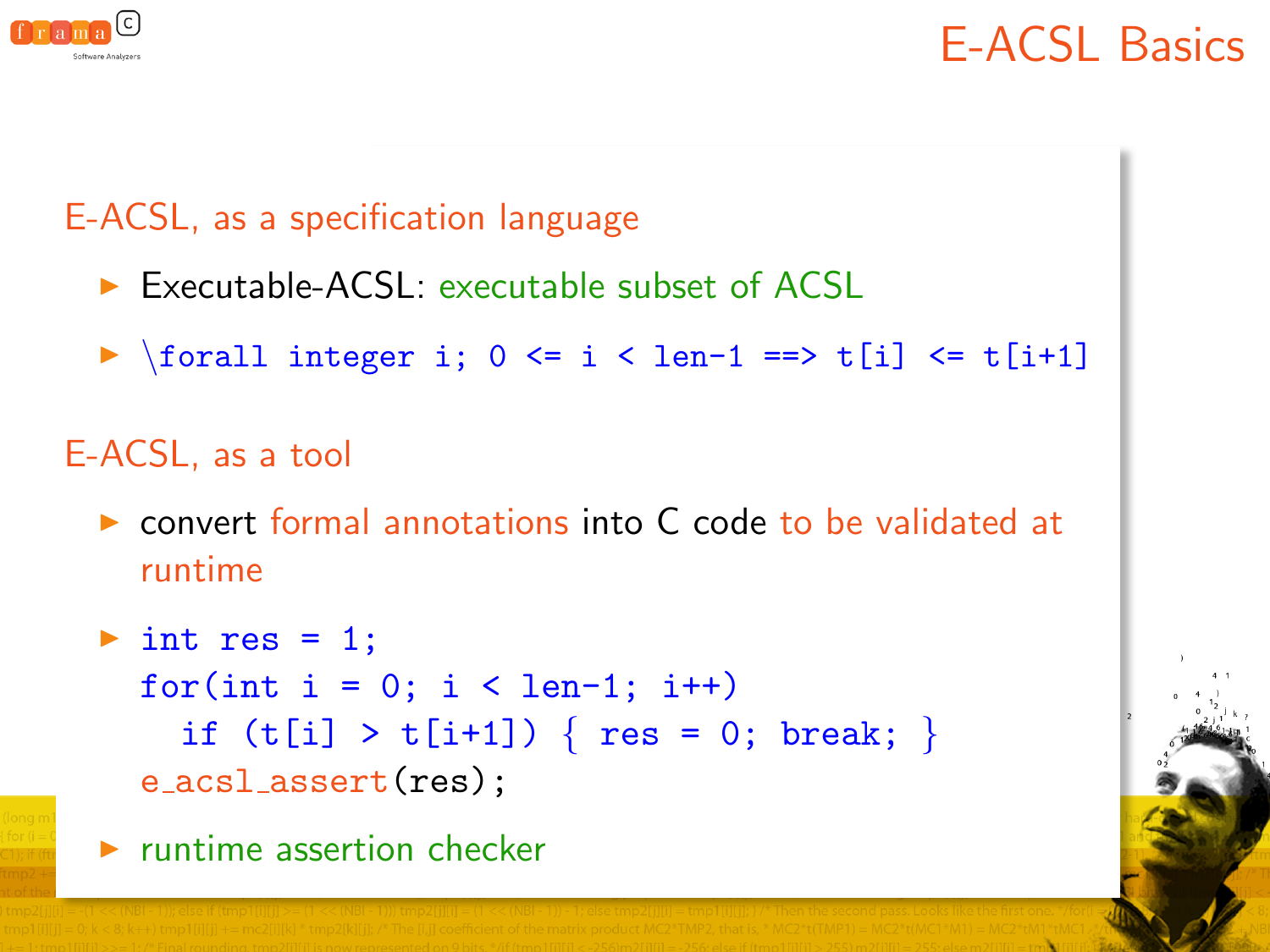

# Automatic Usages of E-ACSL for Security

#### some Frama-C plug-ins generate E-ACSL annotations

- $\triangleright$  RTE + E-ACSL for preventing undefined behaviors to be executed
- $\triangleright$  SecureFlow  $+$  E-ACSL for detecting information flow leakage
- $\triangleright$  Aorai + E-ACSL for API conformance checking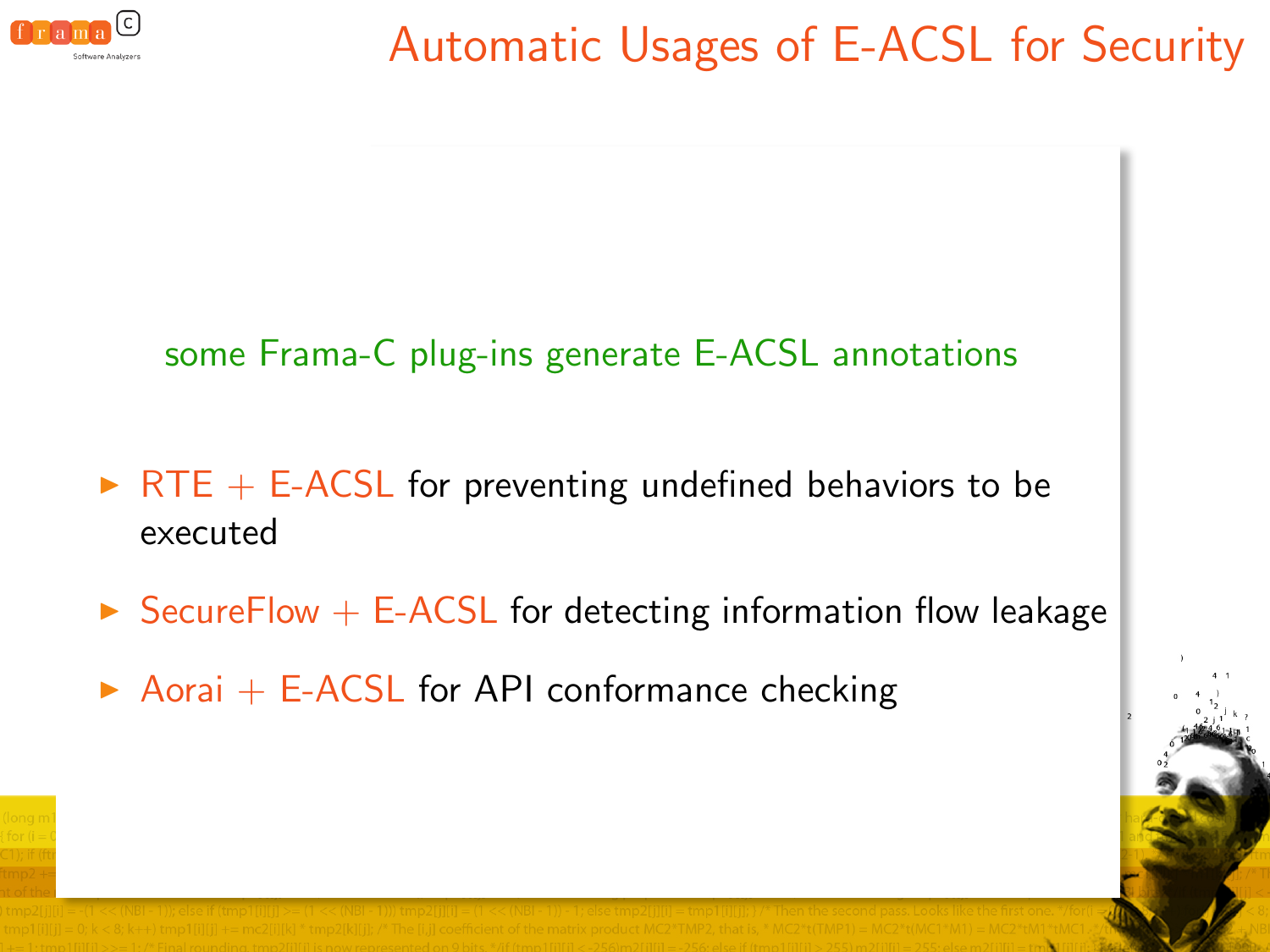

- $\triangleright$  Plug-in RTE automatically generates E-ACSL annotations for preventing potential undefined behaviors
- $\triangleright$  Combining RTE + E-ACSL allows to detect undefined behaviors at runtime

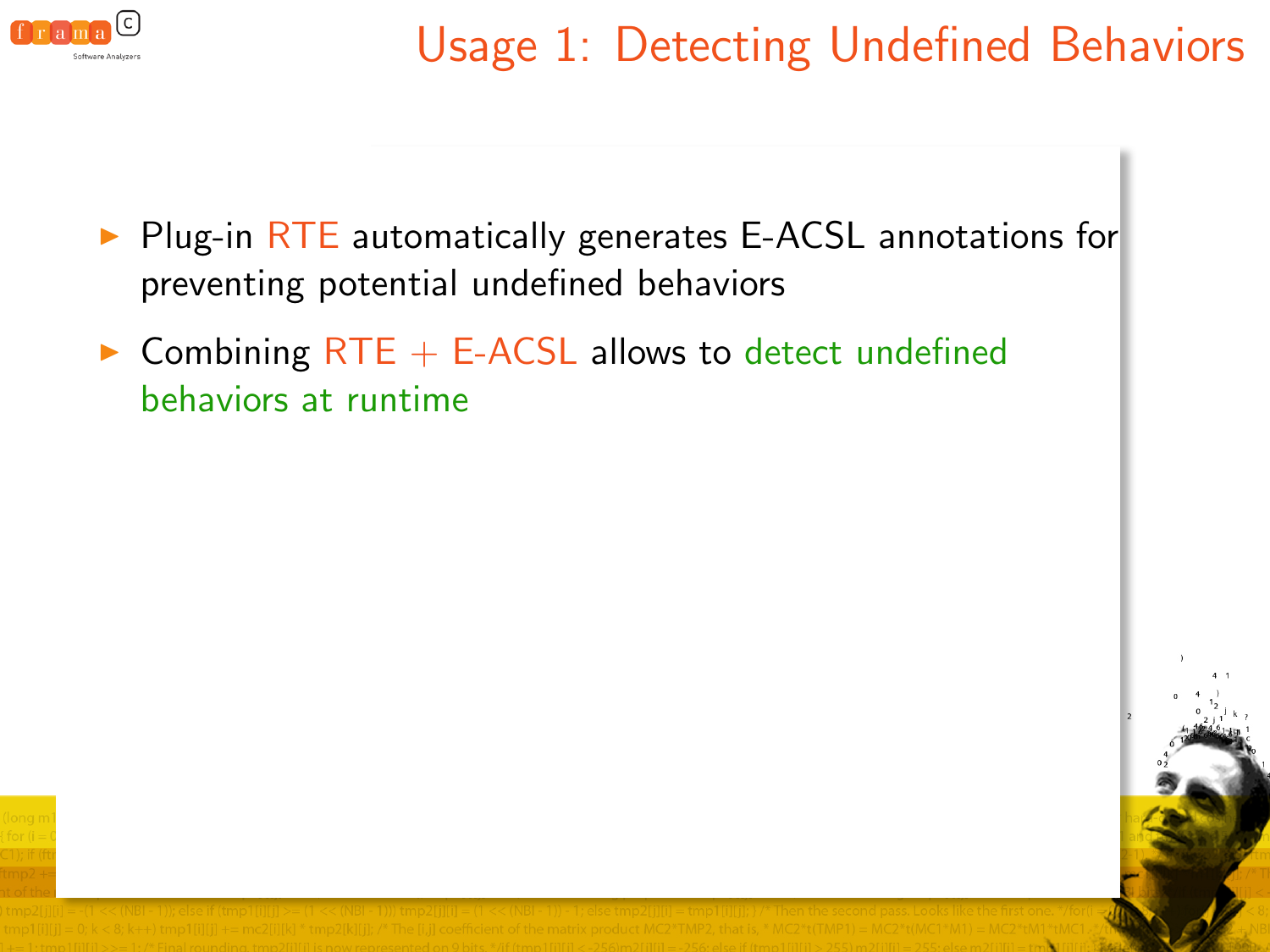

- $\triangleright$  Plug-in RTE automatically generates E-ACSL annotations for preventing potential undefined behaviors
- $\triangleright$  Combining RTE + E-ACSL allows to detect undefined behaviors at runtime

```
int incr (int x) {
  return x ++;
}
```
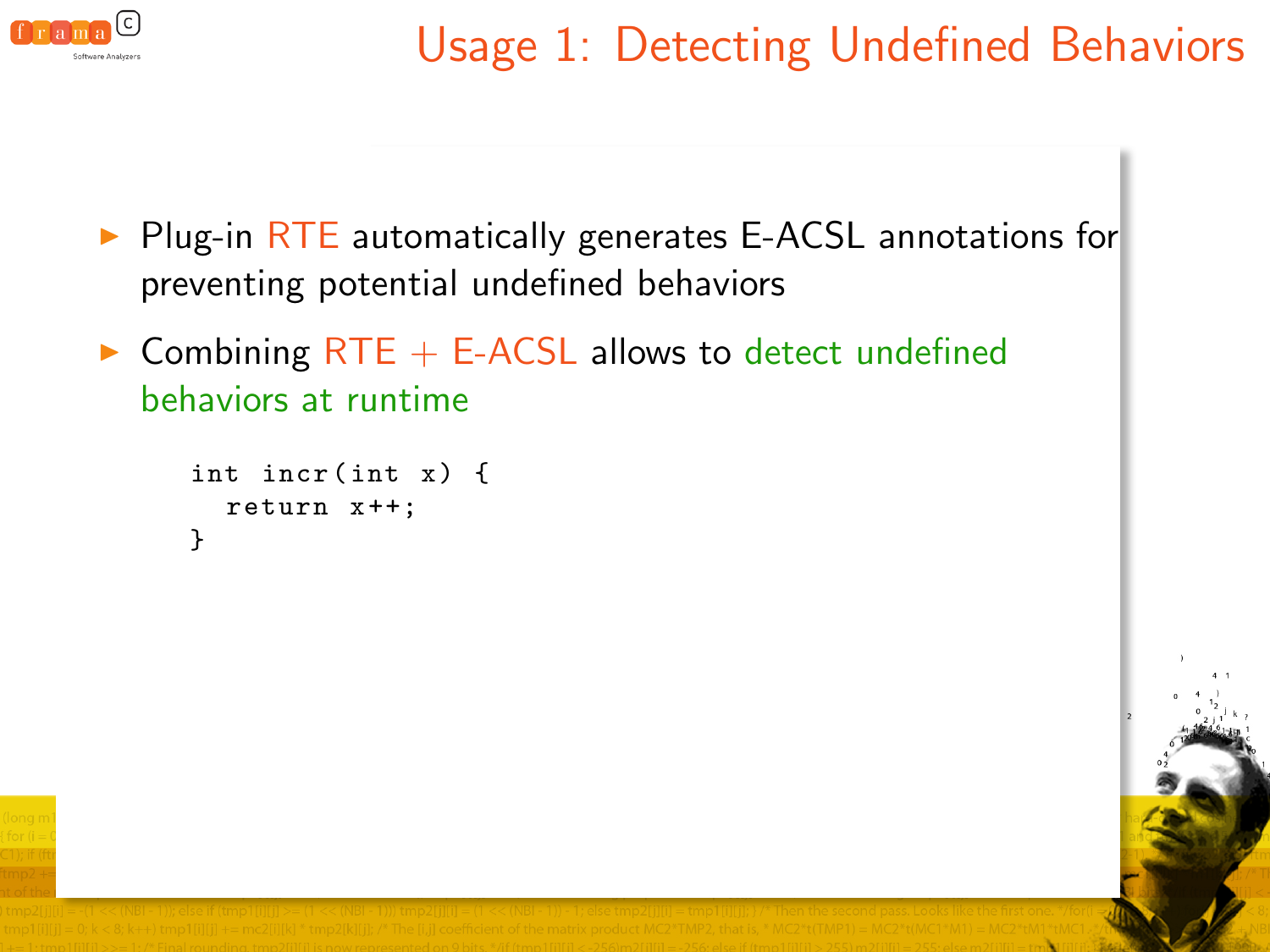

- $\triangleright$  Plug-in RTE automatically generates E-ACSL annotations for preventing potential undefined behaviors
- $\triangleright$  Combining RTE + E-ACSL allows to detect undefined behaviors at runtime

```
int incr ( int x) {
  return x ++;
}
                        int incr ( int x) {
                   RTE \rightarrow 1.01 (1.0 m)
                          return x ++;
                        }
```
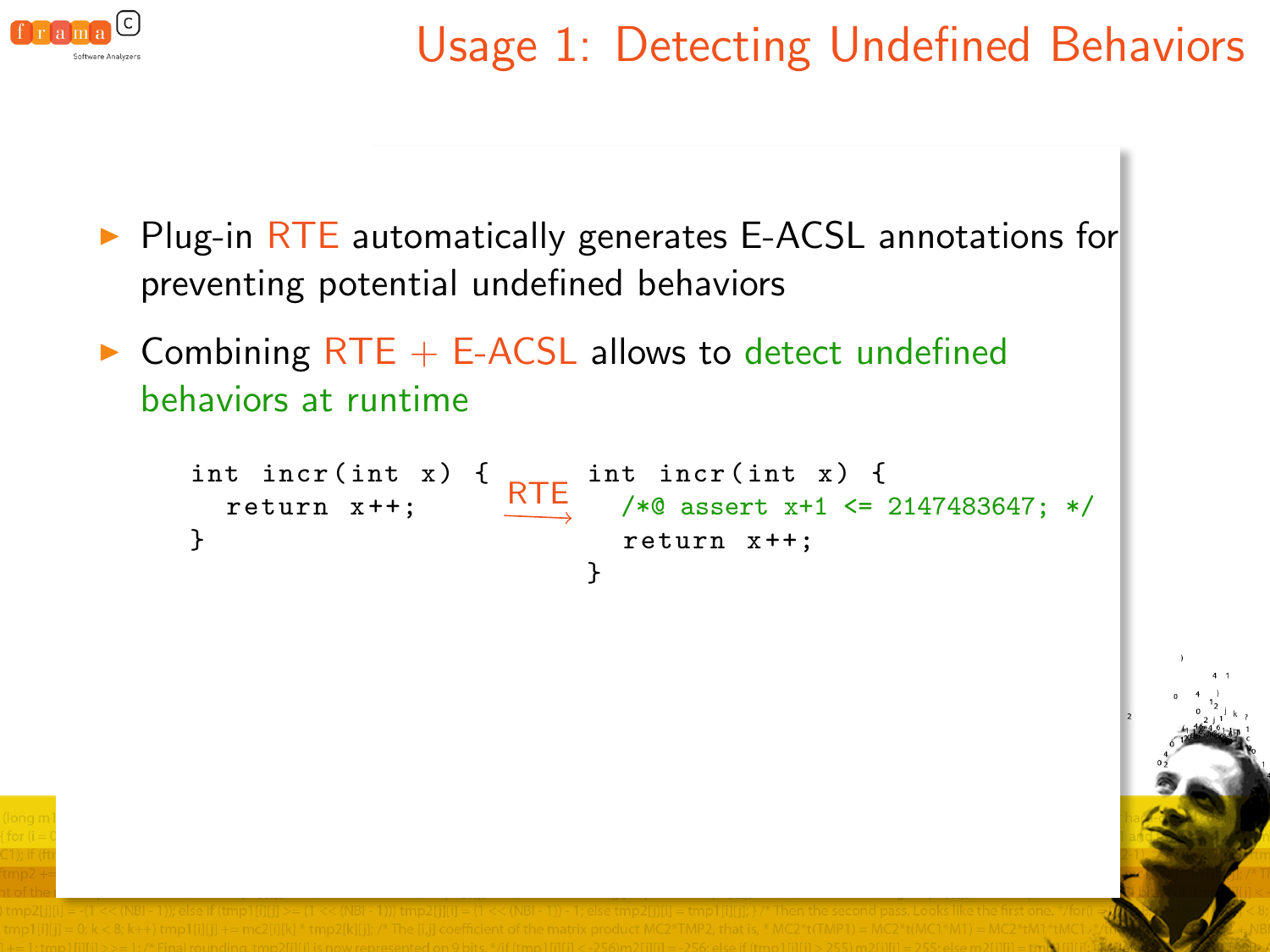

- $\triangleright$  Plug-in RTE automatically generates E-ACSL annotations for preventing potential undefined behaviors
- $\triangleright$  Combining RTE + E-ACSL allows to detect undefined behaviors at runtime

```
int incr ( int x) {
  return x ++;
}
                         int incr ( int x) {
                    RTE \rightarrow 1.01 (1.0 m)
                           return x ++;
                         }
            int incr (int x)
              /*@ assert x+1 <= 2147483647; */
              e acsl assert(x+1L <= 2147483647L);
              return x ++;
            }
                              E-ACSL
```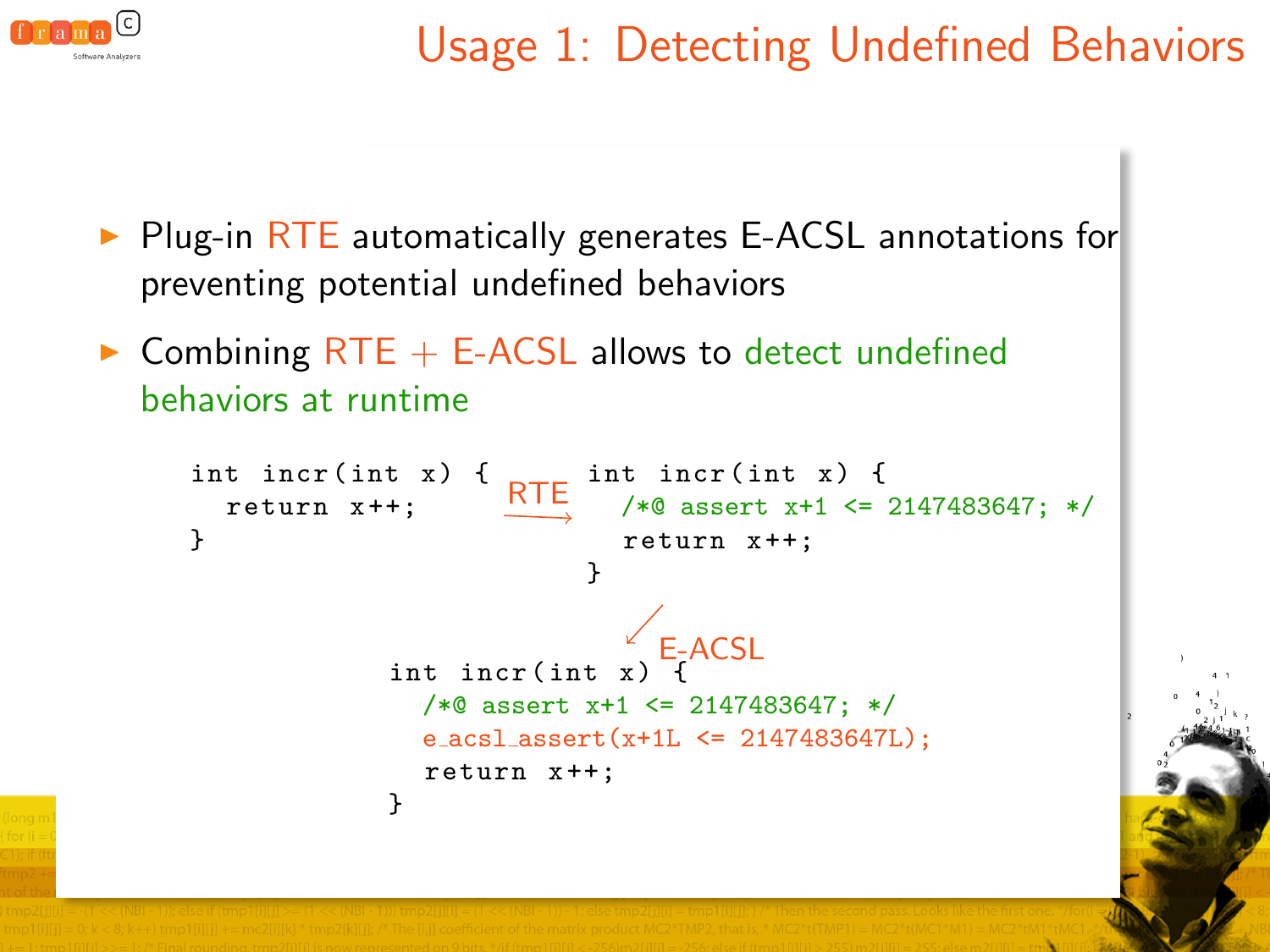

- $\triangleright$  Plug-in RTE automatically generates E-ACSL annotations for preventing potential undefined behaviors
- $\triangleright$  Combining RTE + E-ACSL allows to detect undefined behaviors at runtime

```
int incr ( int x) {
          return x ++;
       }
                                 RTE int incr(int x) {<br>RTE /*0 assert x+1 <=
                                        /*@ assert x+1 <= 2147483647; */
                                          return x ++;
                                       }
                       int incr(int \overline{x}) \overline{F} ACSL
                          /*@ assert x+1 <= 2147483647; */
                          e_acsl_assert(x+1L <= 2147483647L);
                          return x ++;
                       }
ightharpoonup above, why does it convert 1 to 1L?
```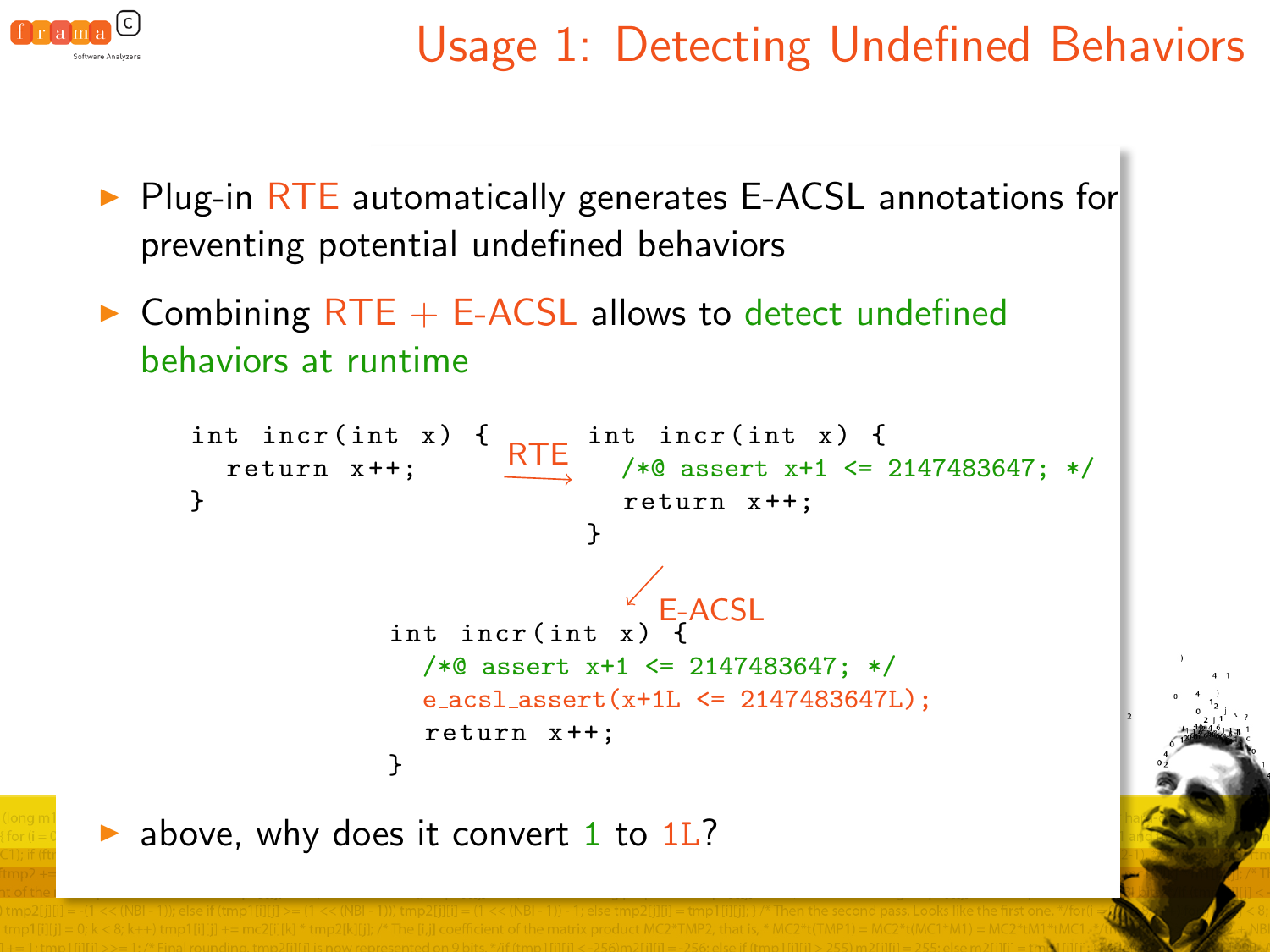

- Plug-in RTE automatically generates E-ACSL annotations for preventing potential undefined behaviors
- $\triangleright$  Combining RTE + E-ACSL allows to detect undefined behaviors at runtime

```
int incr ( int x) {
       return x ++;
    }
                                 int incr ( int x) {
                           /*@ assert x+1 <= 2147483647; */
RTE
                                   return x ++;
                                 }
                  int incr (int x
                     /*@ assert x+1 <= 2147483647; */
                     e acsl assert(x+1L <= 2147483647L);
                     return x ++;
                  }
                                     /<br>、E<sub>-</sub>ACSL
above, why does it convert 1 to 1L?
   \triangleright for being efficient, while remaining sound
```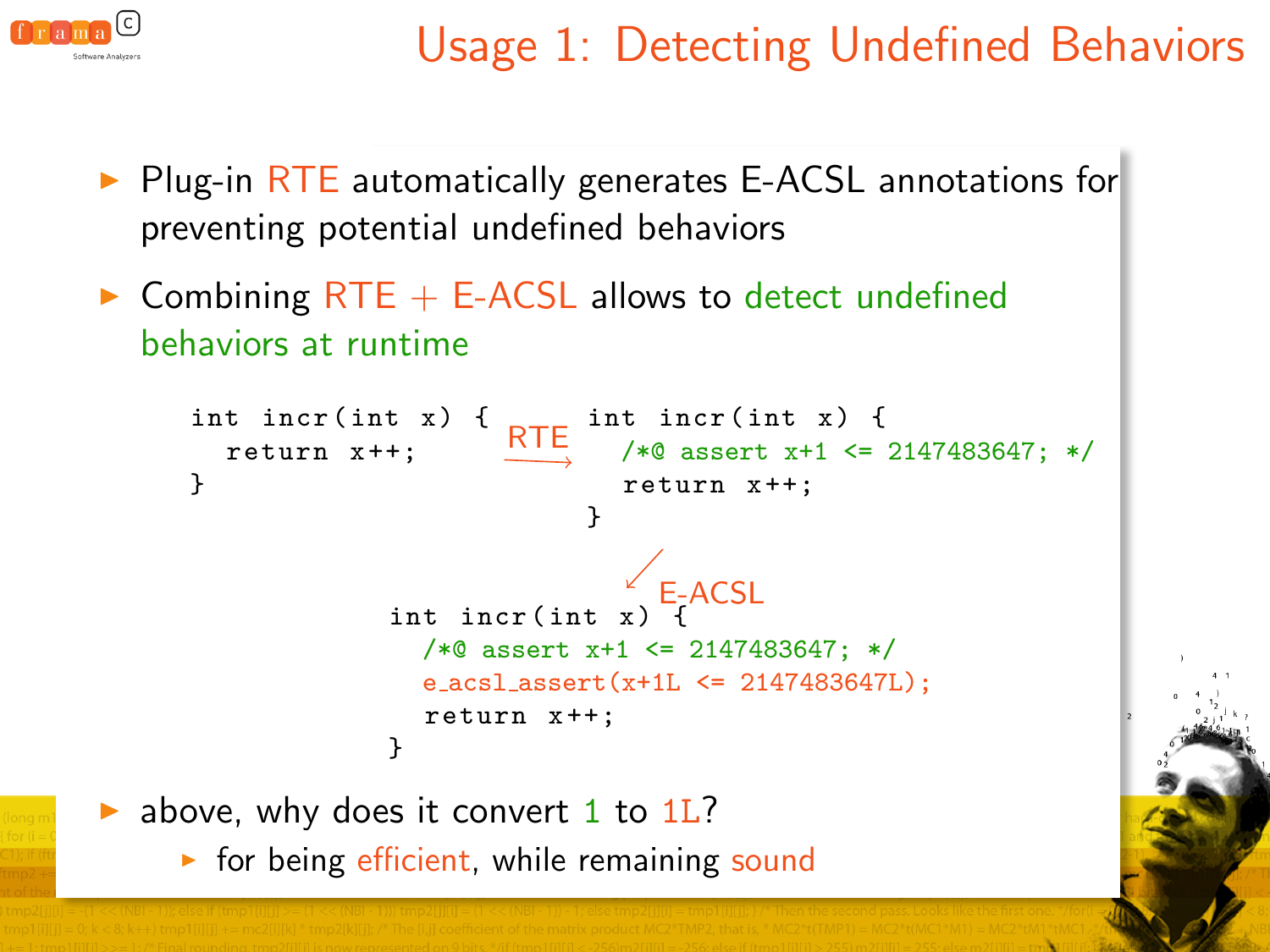

### Usage 1: E-ACSL Memory Monitoring cont'd

void f(void) { int x, y, z, \*p;

> $kx;$  $x = 0$ ;  $v = 1$ :  $z = 2$ ; /\*@ assert  $\valid(p)$ ; \*/

 $*_{p} = 3;$ 

}

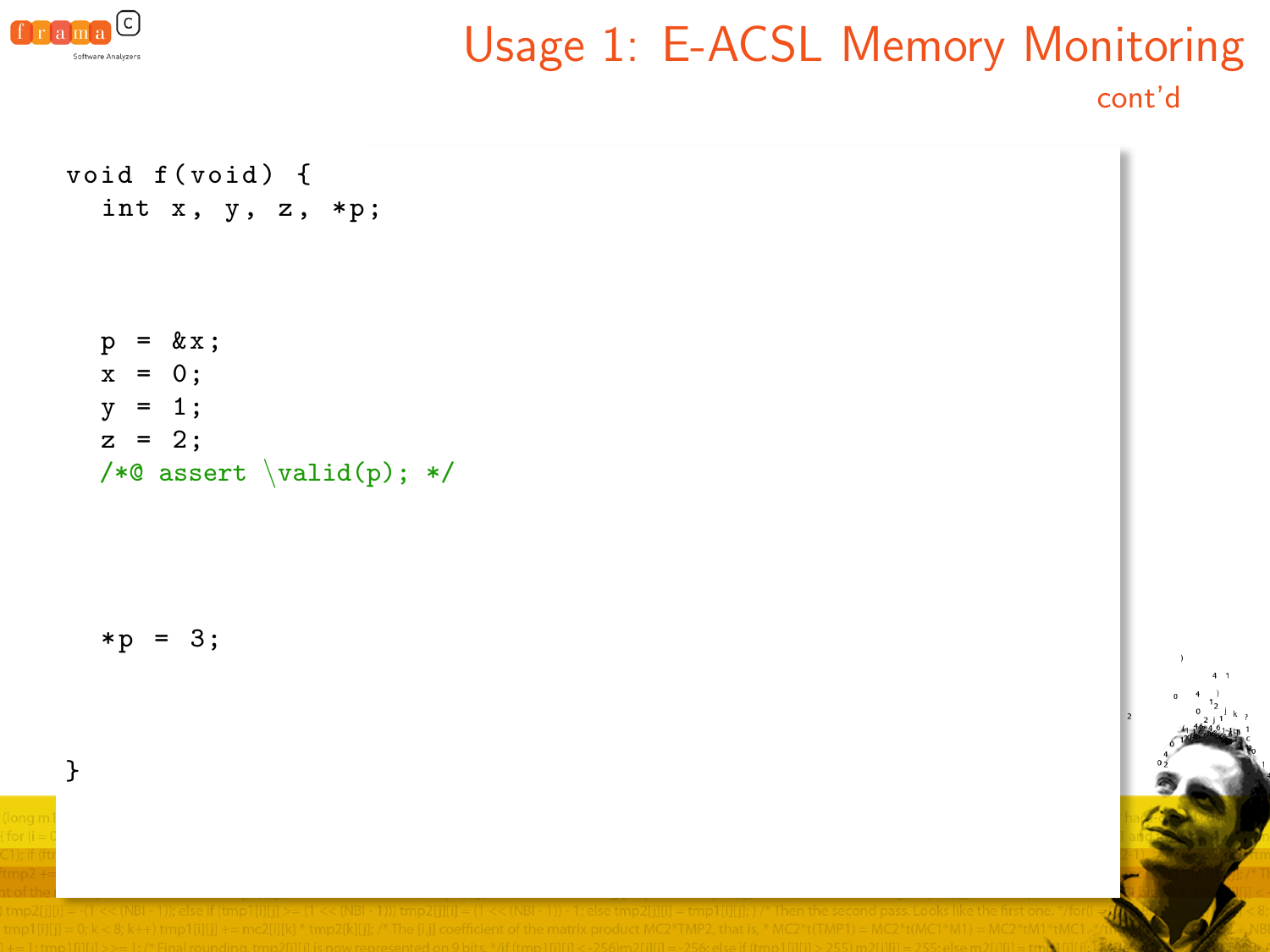

### Usage 1: E-ACSL Memory Monitoring cont'd

```
void f( void ) {
  int x, y, z, *p;
  // local variable allocation
  store_block((void *)(&p), 4U); store_block((void *)(&z), 4U);
  store block((void *)(&y), 4U); store block((void *)(&x), 4U);full_init((void *)(&p)); p = kx; // initialization of p
  full_init((void *)(&x)); x = 0; // initialisation de x
  full_init((void *)(&y)); y = 1; // initialisation de y
  full_init((void *)(&z)); z = 2; // initialisation de z
  /*@ assert \valid(p); */
  // validity check
  { int e acsl valid;
    e_acsl_valid = valid((void *)p, sizeof(int));e_acsl_assert(e_acsl_valid); }
  *_{p} = 3;
  // memory deallocation
  delete_block((void *)(&p)); delete_block((void *)(&z));
  delete_block((void *)(&y)); delete_block((void *)(&x));
}
```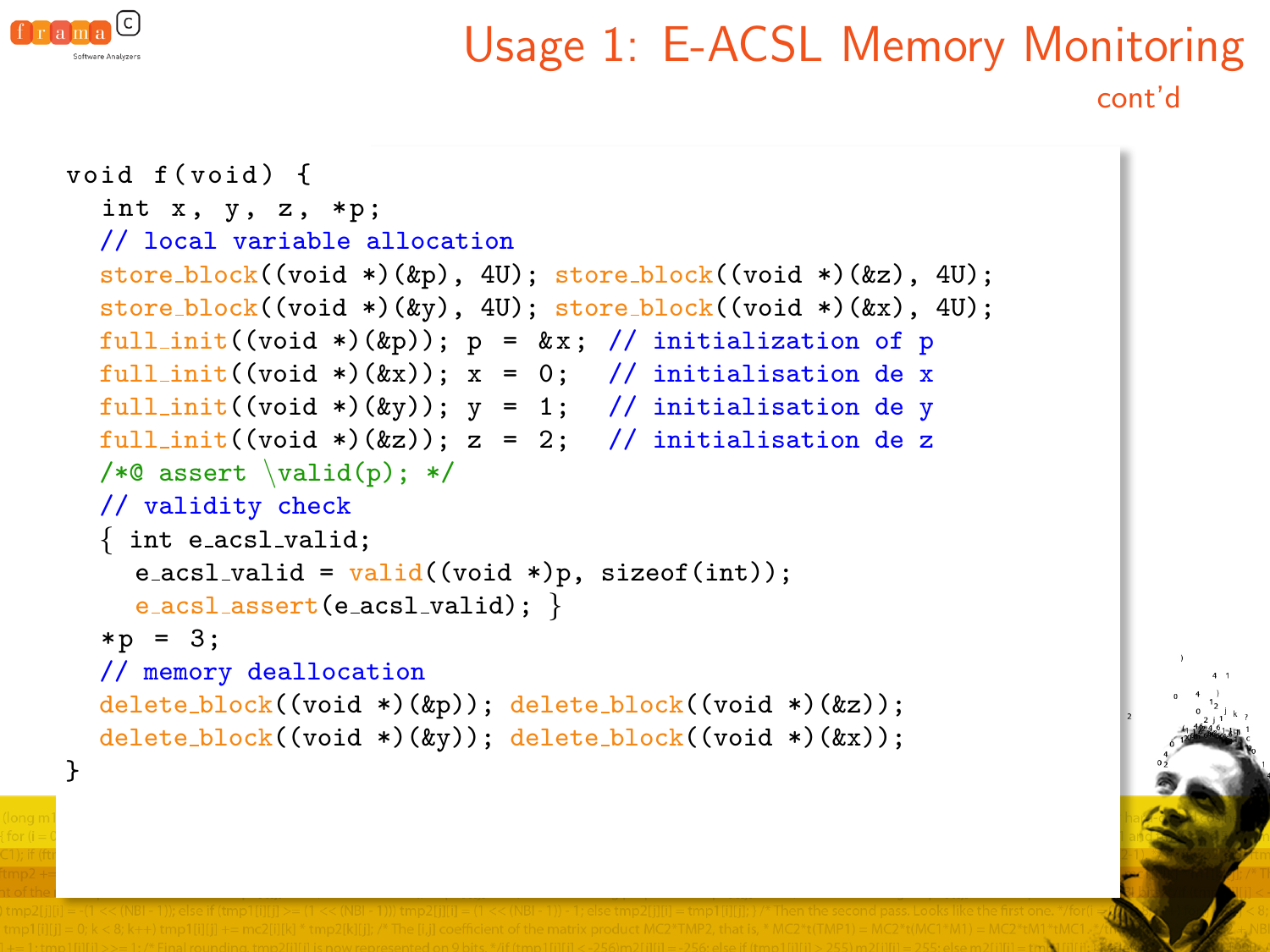

### Usage 1: E-ACSL Memory Monitoring cont'd

```
void f( void ) {
  int x, y, z, *p;
  // local variable allocation
  store_block((void *)(&p), 4U); store_block((void *)(&z), 4U);
  store_block((void *)(\&y), 4U); store_block((void *)(\&x), 4U);
  full_init((void *)(&p)); p = kx; // initialization of p
  full_init((void *)(kx)); x = 0; // initialization of x
  full_init((void *)(&y)); y = 1; // initialization of y
  full_init((void *)(&z)); z = 2; // initialization of z
  /*@ assert \valid(p); */
  // validity check
  { int e acsl valid;
    e_acsl_valid = valid((void *)p, sizeof(int));e_acsl_assert(e_acsl_valid); }
  *_{p} = 3;
  // memory deallocation
  delete\_block((void *)(kp)); delete_block((void *)(kz));delete_block((void *)(&y)); delete_block((void *)(&x));
}
```
#### Efficient Generated Code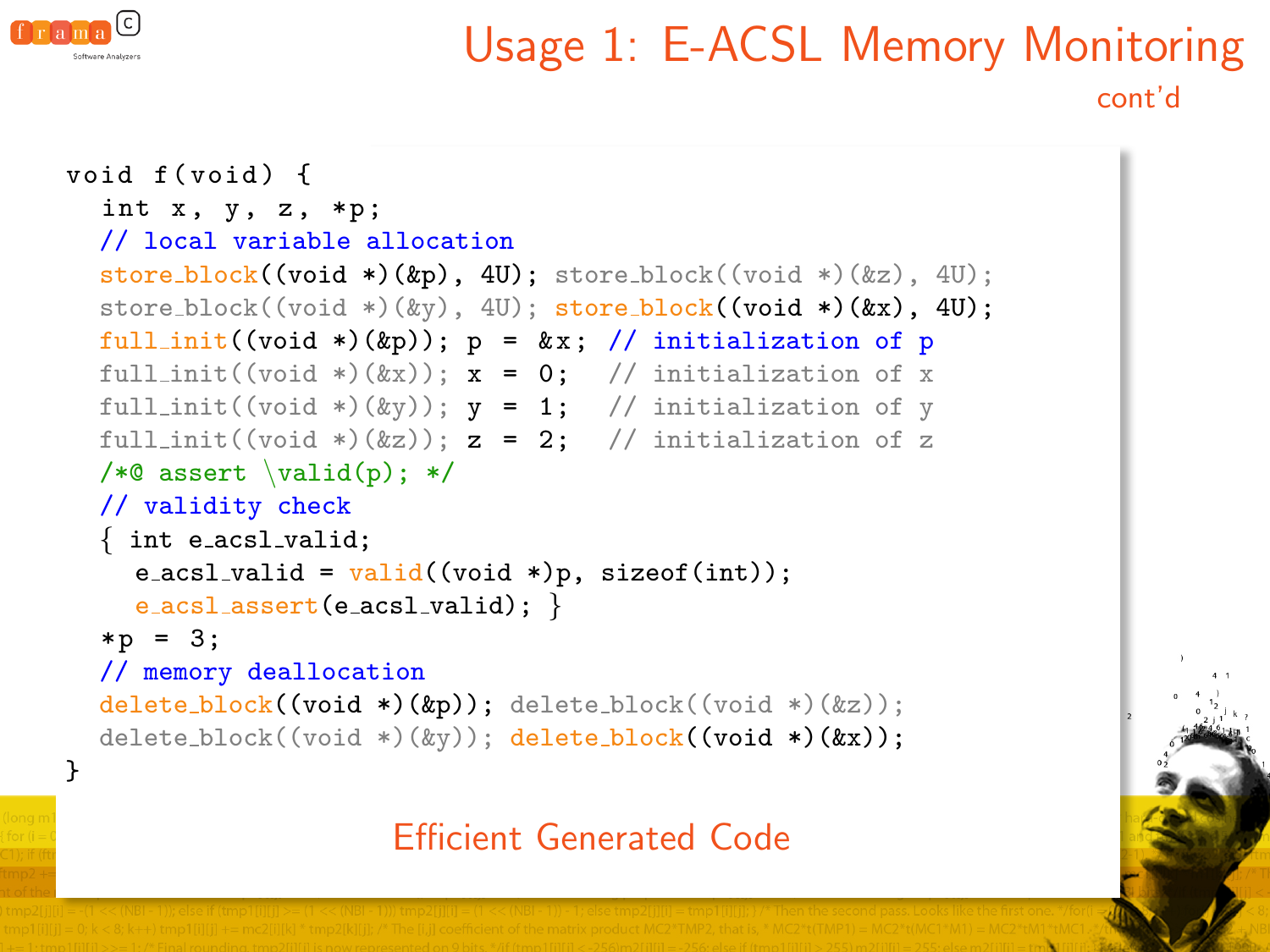

### E-ACSL Performance

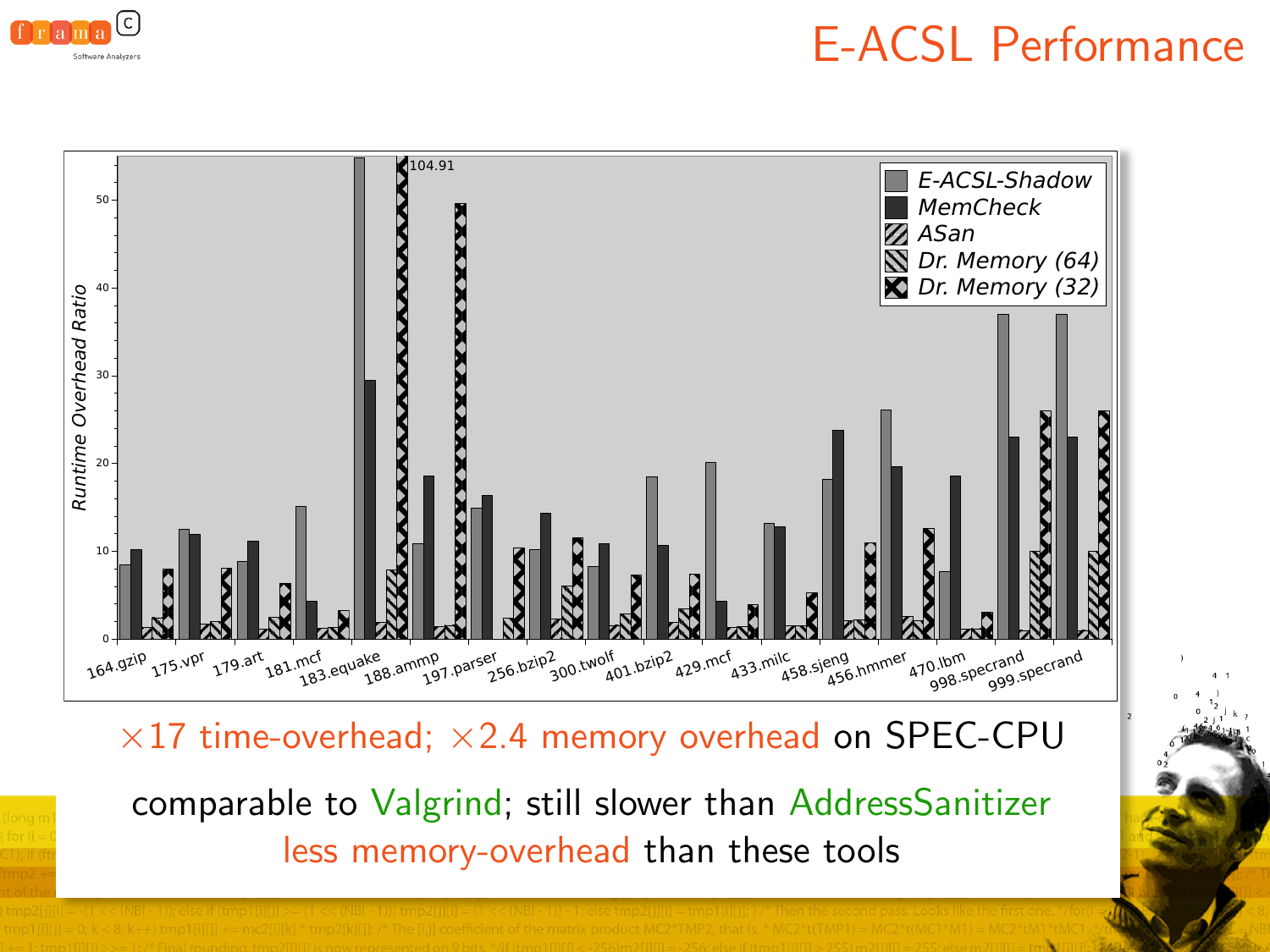

# E-ACSL Expressiveness

| Defect Type          | E-ACSL           | <b>Google's Sanitizers</b> |
|----------------------|------------------|----------------------------|
| Dynamic Memory       | $94\%$ (81/86)   | 78% (67/86)                |
| <b>Static Memory</b> | (67/67)          | $96\%$ (64/67)             |
| Pointer-related      | $56\%$ (47/84)   | $32\%$ (27/84)             |
| Stack-related        | $35\% (7/20)$    | $70\%$ (14/20)             |
| Resource             | $99\%$ (95/96)   | $60\%$ (58/96)             |
| <b>Numeric</b>       | $93\%$ (100/108) | 59% (64/108)               |
| Miscellaneous        | $94\%$ (33/35)   | 49% (17/35)                |
| Inappropriate Code   | $- (0/64)$       | $- (0/64)$                 |
| Concurrency          | $- (0/44)$       | $73\%$ (32/44)             |
| <b>Overall</b>       | $71\%$ (430/604) | 57% (343/604)              |

Detection Capabilities over Toyota ITC Benchmark: more expressive than the mainstream tools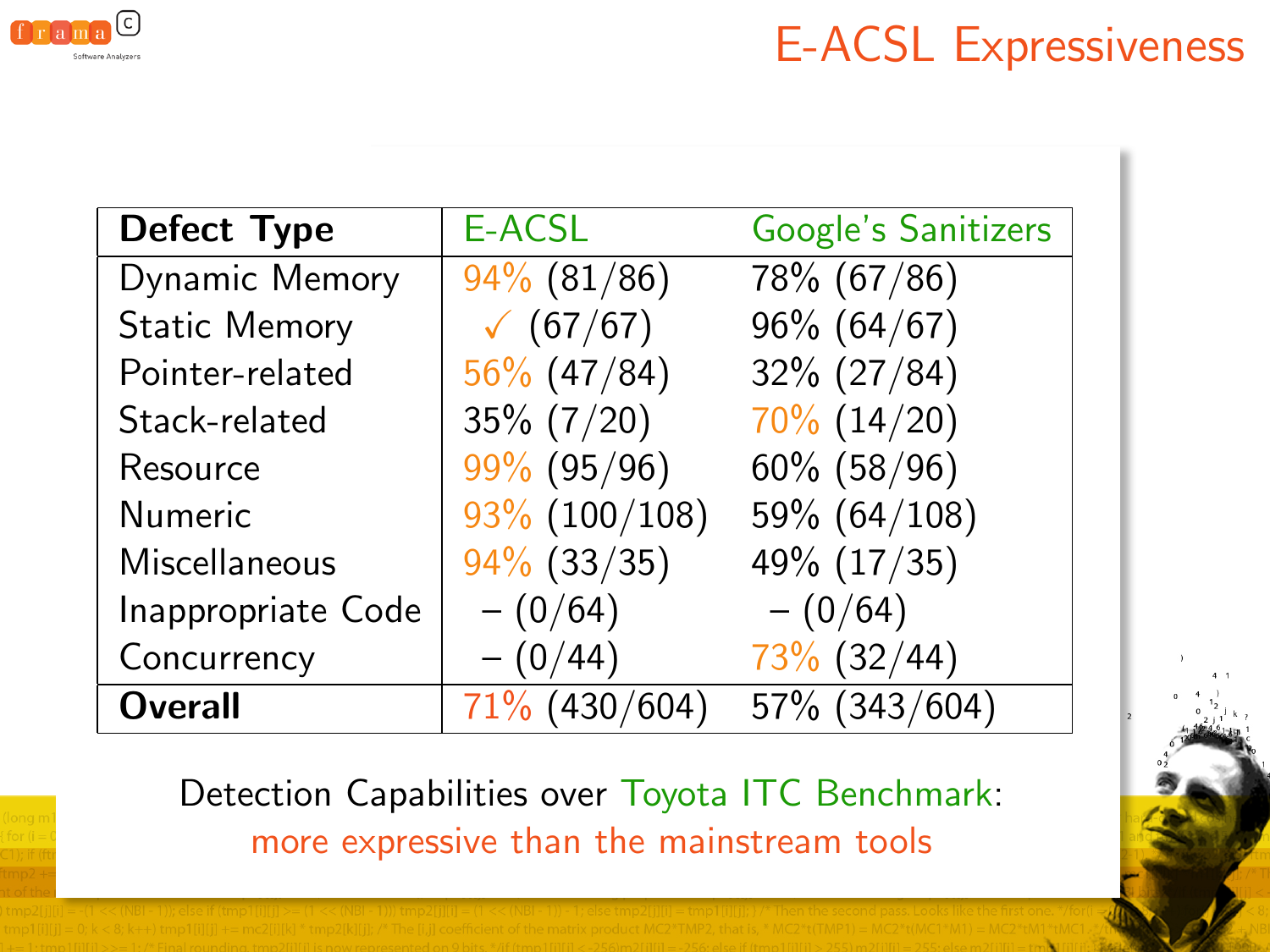

# Application to Generating Counter-Measures

by Dassault Aviation

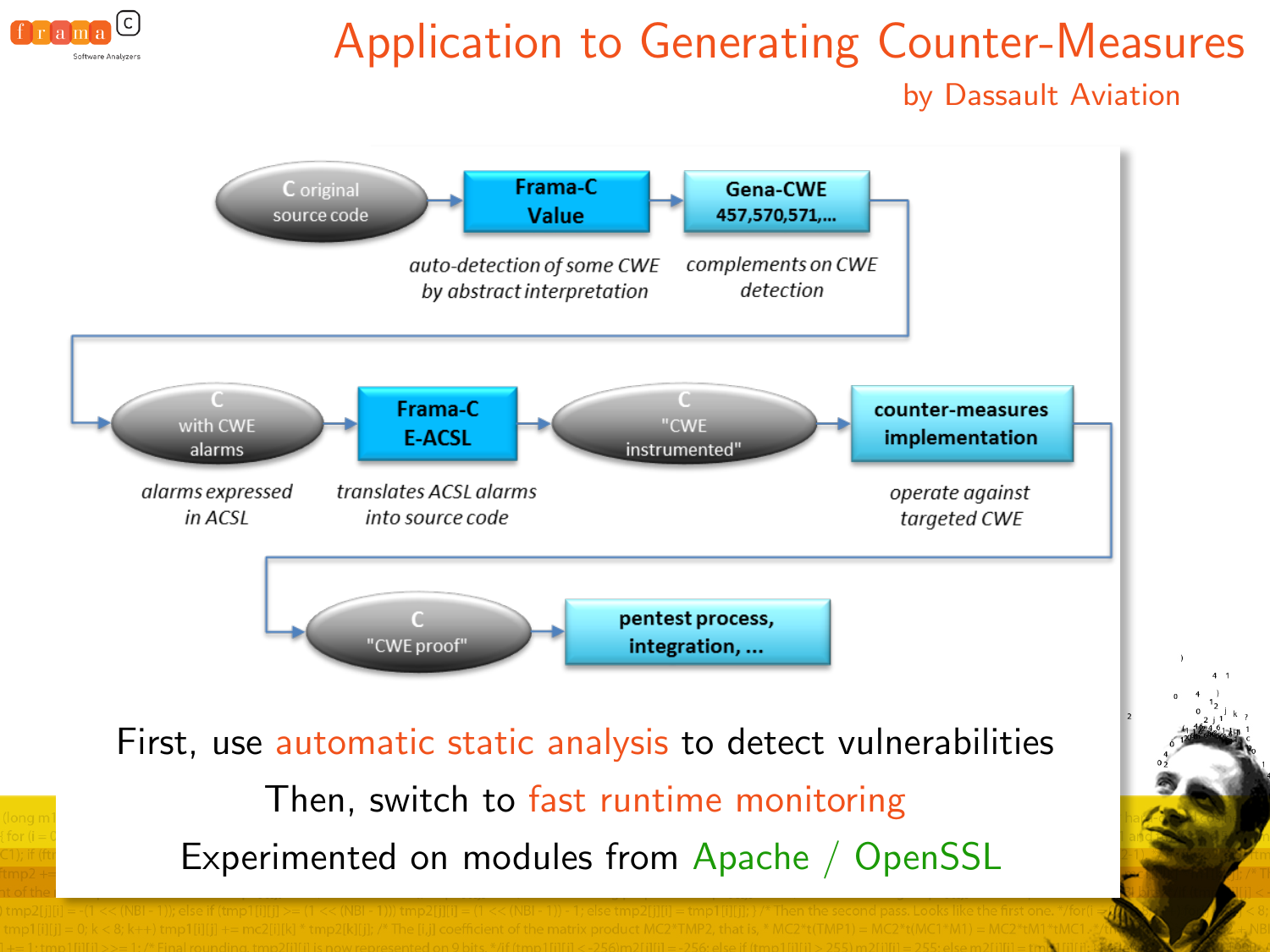

▶ SecureFlow encodes program's information flow to C code

- allow usual code analyzers to verify information flow properties with standard techniques
	- $\blacktriangleright$  Frama-C/Eva
	- $\blacktriangleright$  Frama-C/E-ACSL
- $\triangleright$  does any private key leak on a public channel?
- may also detect some time-channel attacks
- experimented on  $LibTomCrypt$  (60,000-line C crypto library)
	- prove all the 14 symmetric cryptosystems as secure
	- $\triangleright$  detect one known vulnerability in 1 asymmetric cryptosystem
	- $\blacktriangleright$  detect that the patch is unsecure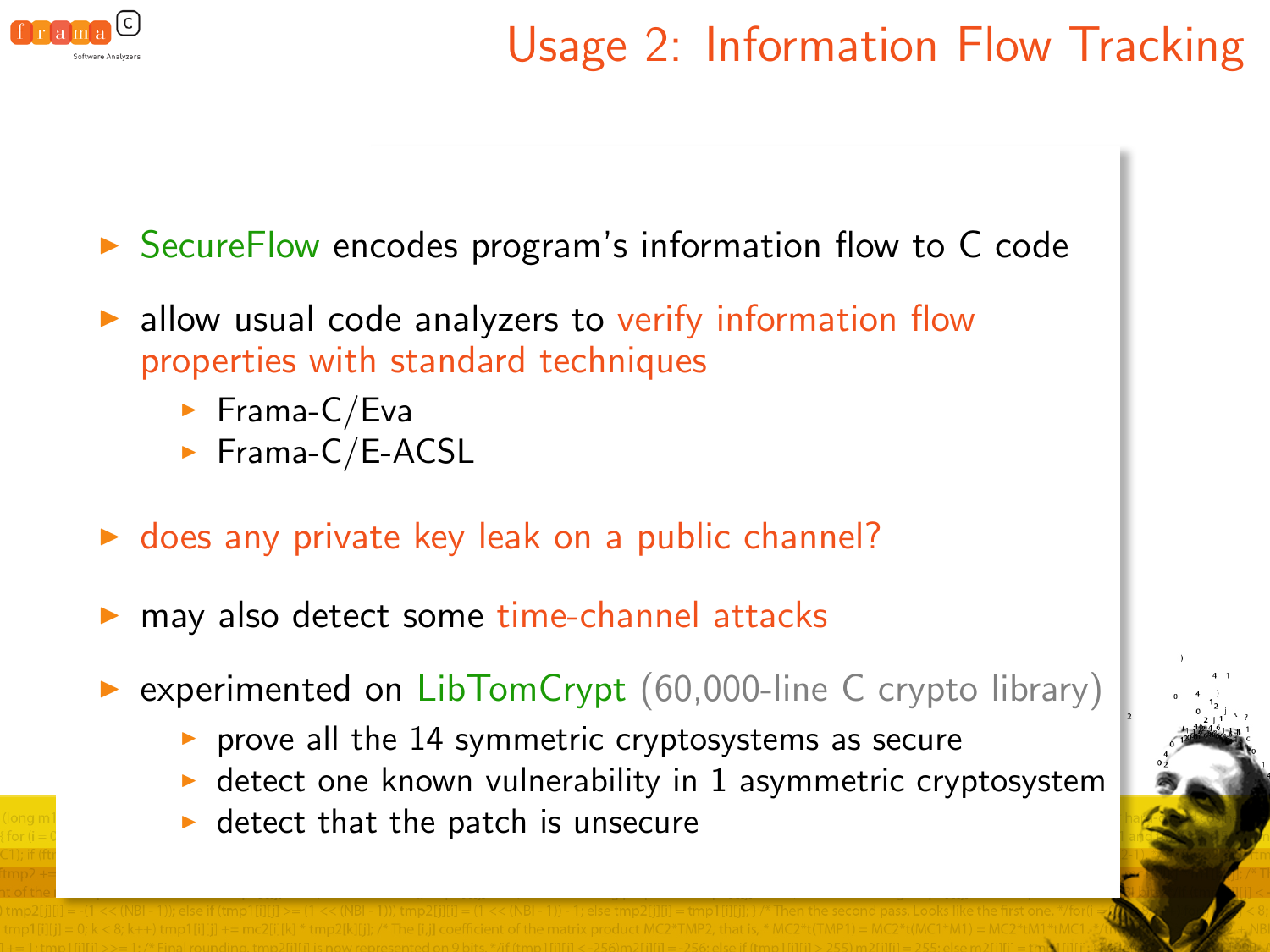

- $\triangleright$  Aorai encodes temporal properties / automata to C code
- $\triangleright$  once again, allow usual code analyzers to be used
	- $\blacktriangleright$  Frama-C/WP
	- $\blacktriangleright$  Frama-C/E-ACSL
- $\triangleright$  is my crypto function always called after being initialized and eventually cleaned?
- $\triangleright$  experimented on a Linux driver to check that a sequence of hardware events does never happen from API calls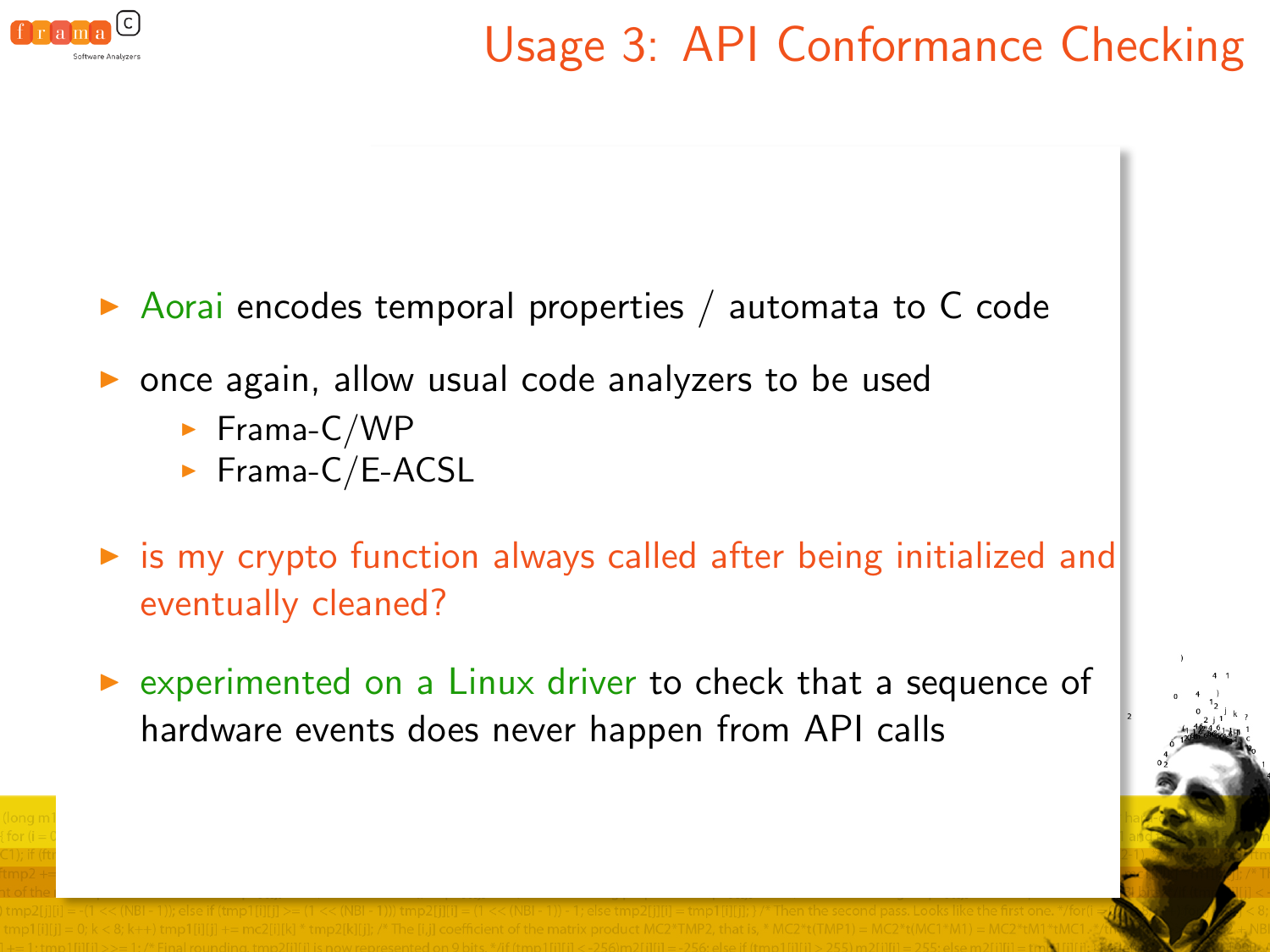

# Conclusion

- $\triangleright$  E-ACSL: Frama-C's runtime verification tool
- $\blacktriangleright$  may detect undefined behaviors
	- $\blacktriangleright$  reasonably efficient
	- better detection power than Google's sanitizer and Valgrind
- may detect incorrect information flows
- may detect incorrect API usages
- $\blacktriangleright$  future works include
	- $\triangleright$  supporting additional safety and security properties
	- $\blacktriangleright$  generating much more efficient code
		- ighthrow time-overhead may still be reduced by  $2\times$ , at the least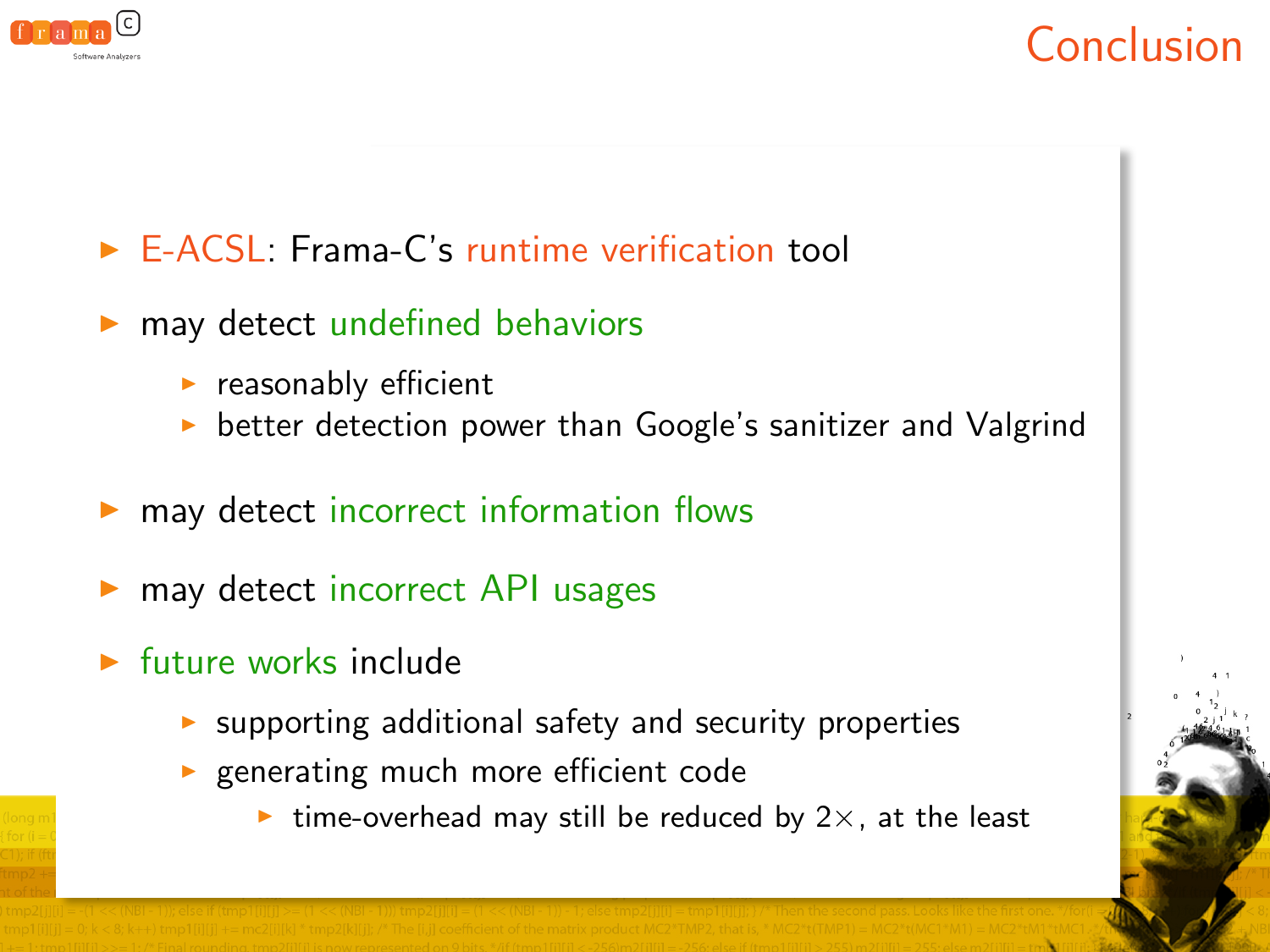

# A Few References

▶ J. Signoles, N. Kosmatov, and K. Vorobyov. E-ACSL, a Runtime Verification Tool for Safety and Security of C Programs (tool paper). RV-CuBES 2017.

 $\triangleright$  K. Vorobyov, J. Signoles, and N. Kosmatov. Shadow state encoding for efficient monitoring of block-level properties. ISMM 2017.

 $\triangleright$  D. Pariente and J. Signoles. Static Analysis and Runtime Assertion Checking: Contribution to Security Counter-Measures. SSTIC 2017.